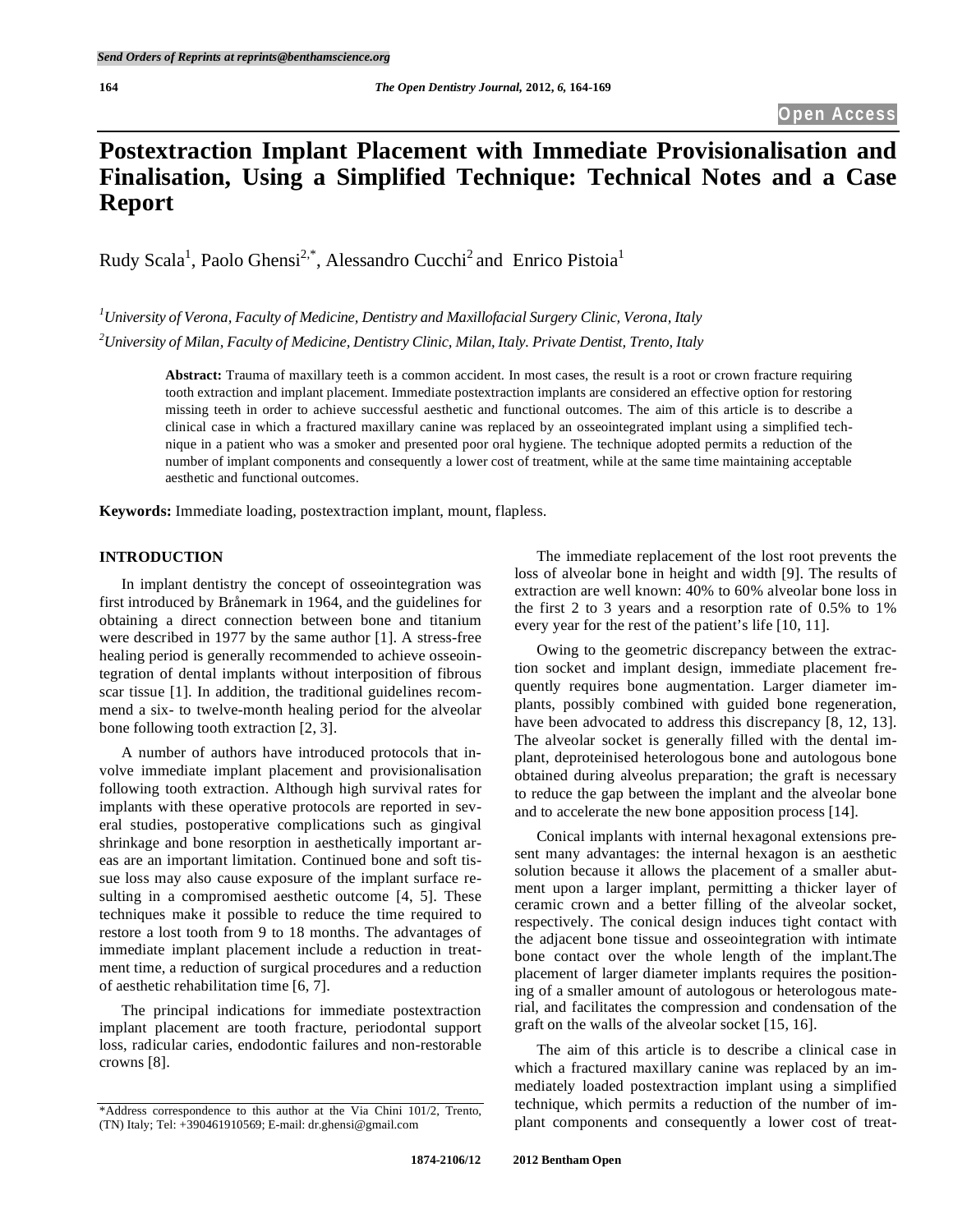*Immediate Loading of a Postextraction Implant with a New Technique The Open Dentistry Journal, 2012, Volume 6* **165**



**Fig. (1).** Preoperative oral condition: it is noticeable thenonrestorable left maxillary canine.



**Fig. (2).** Implant with mount.

ment, while at the same time maintaining acceptable aesthetic and functional outcomes.

# **CASE REPORT**

A 68-year-old male patient with a number of contraindications to treatment, such as smoking (>10 cigarettes/day) and chronic periodontitis, was referred to the Dentistry and Maxillofacial Surgery Clinic of the University of Verona with a non-restorable left maxillary canine to be removed due to a crown fracture (Fig. **1**). The patient expressed his desire to have a rehabilitation that could offer a satisfactory aesthetic outcome at a lower cost. Treatment options were reviewed, and informed consent was obtained. Based on the patient's express desire to reduce the treatment time, we decided to perform a postextraction implant placement with immediate provisionalization since his clinical and radiographic examinations revealed ideal hard and soft tissue contours for this procedure.

A preliminary impression of the maxillary arch was made with alginate (Kromopan; *Lascod*Spa, Sesto Fiorentino, Italy), a diagnostic waxing was prepared on the maxillary cast, and a provisional crown was fabricated for immediate provisionalisation of the implant.

Before starting the surgical procedure, in order to permit the growth of soft tissue above the root, soft tissue was abraded and the residual crown was smoothed and cut down with a rosette bur. This provided more voluminous gingival tissue, making it possible to create a correct appearance profile on the part of the gingival architecture.

On the day of surgery the patient received 2 g of amoxicillin 1 hour before surgery, chlorhexidine and 1 g of amox-



**Fig. (3).** Implant with healing abutment and suture around implant.

icillin 6 hours after surgery to reduce the risk of infection. Local anaesthetic was injected into the oral mucosa and palatally (2% mepivacain with epinephrine 1:100000; Monico Spa, Venice, Italy). An atraumatic extraction was performed without flap elevation to preserve the integrity of the interproximal papillae and remaining buccal and lingual bone plates. The tooth was carefully extracted using a luxator and forceps, the extraction being accomplished with light twisting movements to avoid breaking the bony margins of the alveolus. The extraction socket was debrided using a manual instrument and was irrigated with sterile saline. The alveolus showed the absence of fenestrations or dehiscences of the bone walls and  $a \leq 2$  mm residual gap between the implant surface and surrounding bone walls. The implant site was prepared at the bottom of the socket according to standard procedures .A conical implant with an MP-1 hydroxyapatite surface (Tapered Screw-Vent System; Zimmer Dental, USA) was placed completely within the confines of the socket using the sterile surgical technique prescribed by the manufacturer (Fig. **2**). Evaluating the three dimensions, the implant was guided by the provisional restoration using a surgical template to achieve the optimal prosthetic position. The implant shoulder was positioned 1.5-2 mm from the adjacent teeth, 3 mm apical to the anticipated gingival margin, and 1 mm apical to the height of the most coronal wall of the alveolus. After placement of the implant a marginal defect area surrounding the implant was identified, measured as a distance of 1.5 mm mid-buccally and 1.2 mm mid-palatally.In order to obtain bone regeneration and bone integration in the circumferential defect area, autologous bone obtained during implant site preparation was lightly packed into the alveolus and then compressed and condensed by the implant placement; the residual gap was filled with a gelatin sponge (Antema; Opocrin Spa, Modena, Italy). The implant was inserted with a torque of 35 Ncm to obtain optimal primary stability. After insertion the implant was first unscrewed and later screwed to control the torque between 35 and 50 Ncm and to permit appropriate passivity of the implant in the prepared site (Figs. **2** and **3**).

A mount was prepared and refined to create an abutment, which was positioned on the implant. A provisional composite resin crown was then positioned on the abutment previously created with assessment of adjacent tooth reference points (occlusal stops) and was fixed in the correct position,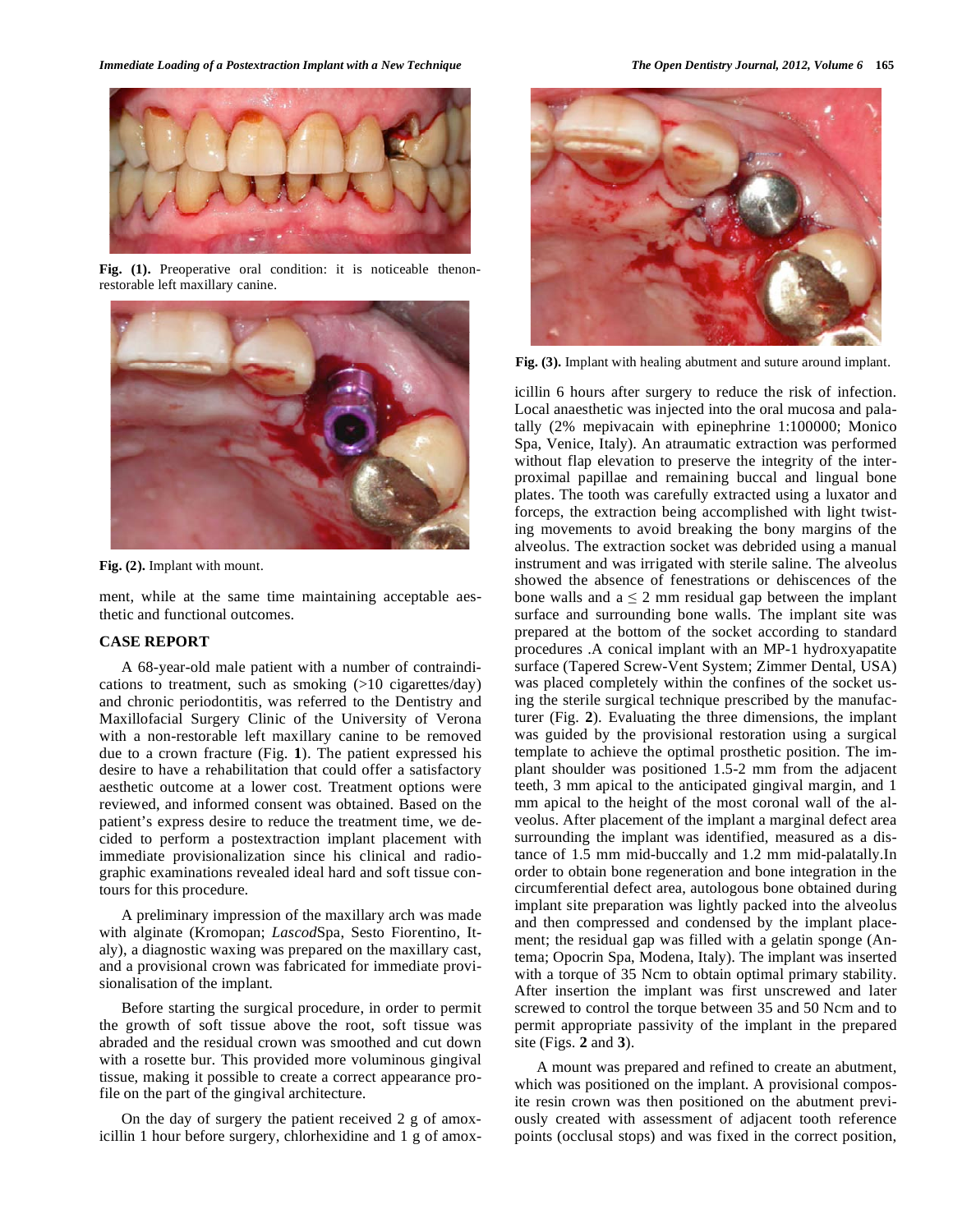

**Fig. (4).** Provisional resin prosthesis with occlusal stop.



**Fig. (5).** Provisional prosthesis cemented with flowable composite resin.

filling the gap between the provisional crown and the abutment with flowable composite resin (Fig. **4**). In this way the provisional crown and the abutment were united to form a single structure. This was subsequently removed from the implant to eliminate the occlusal stops and refine and contour the surface profile so as to achieve proper adaptation of the gingival soft tissue. The occlusion was adjusted to clear all contacts in maximum intercuspation and in lateral and protrusive excursions: any occlusal contacts during centric and eccentric movements on the provisional restoration were eliminated. The screw-retained structure was connected to the implant to allow maturation and integration of the periimplant soft tissues and to facilitate osseointegration (Fig. **5**).

The patient was instructed to consume a soft diet and to avoid placing food in the surgical area during the first 6 weeks and was instructed to rinse twice daily with 0.2% chlorhexidinedigluconate (Periogard 0.2%, Colgate, Sydney, Australia) and avoid brushing the surgical site for the first 2 weeks. He was also given amoxicillin 1 g every 8 hours for one week and non-steroidal-anti-inflammatory drugs for 5 days.

Five weeks after surgery the soft tissues showed a favorable healing pattern with no inflammation, no recession, and preservation of the interdental papillae (Figs. **6** and **7**).

The screw-retained structure was removed from the implant and another mount was connected to the implant to



Fig. (6). Soft tissue after one week.



**Fig. (7).** Soft tissue after five weeks and definitive abutment.



**Fig. (8).** Master model and mount (occlusal and lateral view).

function as a transfer abutment for impressions. A definitive impression was made using a polyether material (Integrum, ESPE Neuss, Germany) and was sent to a laboratory, where a master model was obtained from the impression (Fig. **8**).

A definitive abutment was prepared from the mount and refined, and a definitive metal-ceramic crown was created for aesthetic finalisation. The definitive abutment was positioned and screwed to the implant, and the definitive crown was positioned and cemented onto the abutment (Fig. **9**). The morphology of the occlusal surfaces was similar to that of natural teeth with occlusal contacts in maximum intercuspation and cusp inclination, and with functional contacts during lateral and protrusive excursions. The definitive restoration was placed seven weeks after implant placement.

When monitored at three months and one year, the hard tissues also showed a favourable healing pattern with no radiolucency around the implant and no resorption of the alveolar ridge. Post-surgical follow-up visits and professional oral hygiene were carried out at months 1, 3, 6, 12, 18,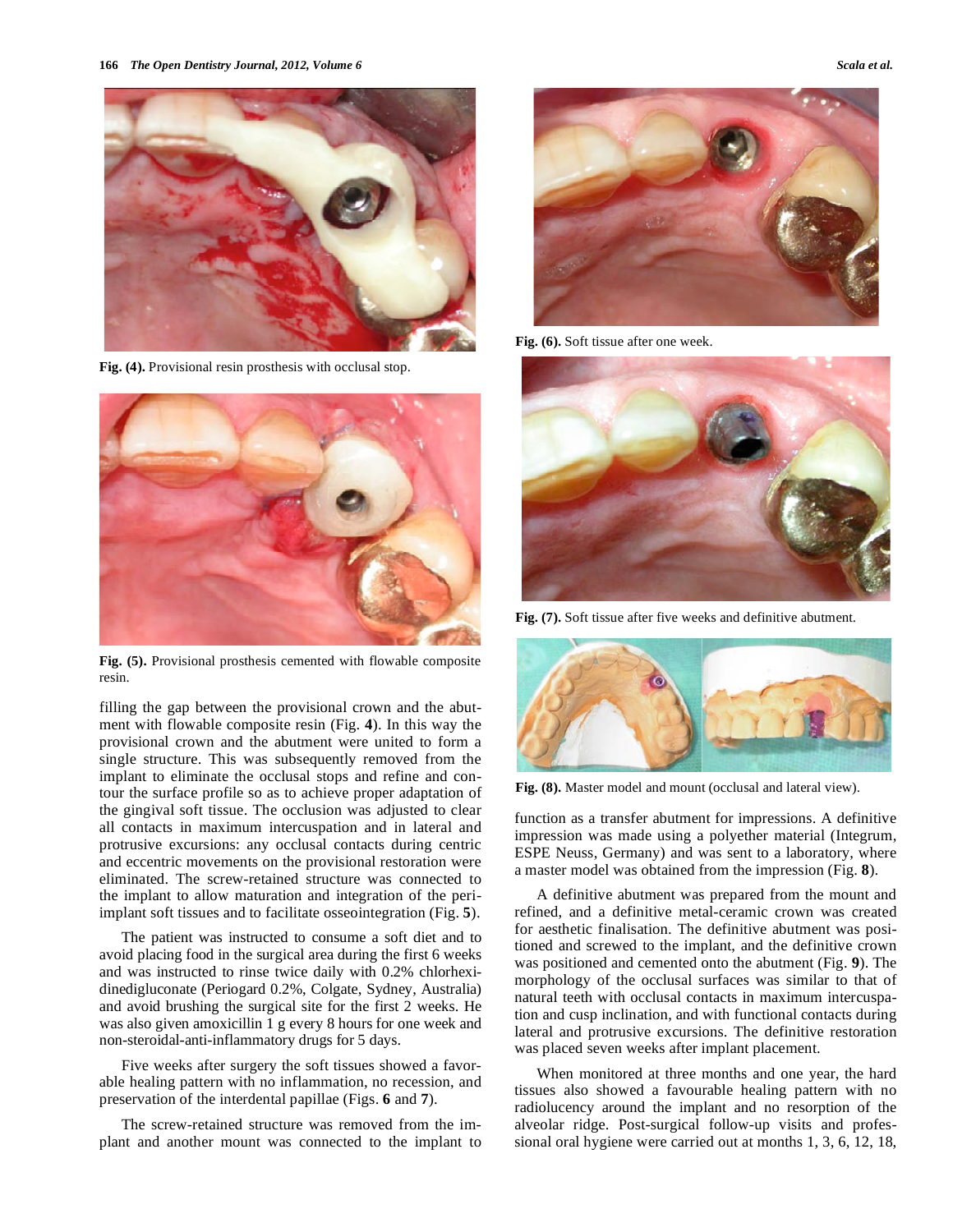

**Fig. (9).** Postoperative oral condition: it is noticeable the definitive left maxillary canine.

and 24 after the surgical procedure. At each follow-up visit a clinical evaluation was performed, and an intraoral radiograph was obtained using a customised right-angle holder. At month 24, the clinical and radiographic parameters were optimal: the interproximal papilla and gingival buccal margin levels remained stable, and the interproximal bone level also showed no change over this period of time.

#### **DISCUSSION**

This clinical case shows that an immediate implant restoration placed in a postextraction site can constitute a safe and successful treatment procedure. Several authors have shown that immediately loaded postextraction implants have a survival rate of 94.5-100% after twelve months of follow-up [12, 17-20].

Correct clinical, prosthetic and surgical management of endosseous implants replacing missing teeth in the anterior maxilla enables the dental surgeon to achieve predictable aesthetic outcomes. The immediate placement in postextraction sites is a surgical option capable of ensuring ideal periimplant tissue healing, while at the same time preserving the pre-surgical gingiva and bone [21, 22]. To achieve prosthetic success, it is essential to understand the patient's expectations and desires, paying particular attention to his or her psychological and socio-economic status, as well as to his or her oral condition [23]. The prosthesis should integrate itself from the biological, functional and aesthetic points of view [24]. Some patients seek a rehabilitation capable of yielding the best aesthetic outcome possible despite the cost, whereas others request a rehabilitation capable of affording a satisfactory aesthetic result at a lower cost [25]. In cases such as the one reported here, we propose a simplified technique, which makes it possible to reduce the number of implant components and materials involved, and consequently to reduce the cost of treatment, while maintaining acceptable aesthetic and functional outcomes.

The technique described in this report is characterised by the immediate loading of a conical implant in a postextraction site, with no flap elevation, filling the socket not with heterologous bone but with a fibrin sponge, the use of a mount as transfer and abutment, and finalisation with a metal-ceramic crown.

The advantages of placing implants in fresh extraction sockets and putting them in immediate/early function are many. A predictable protocol affords the possibility of performing a single surgical procedure, giving the patient a temporary prosthesis immediately, and minimising the shrinkage of hard tissue and soft tissue recession [18]. There is a risk of mucosal recession and adverse soft tissue aesthetics with immediate implant placement. However, this risk may be reduced by avoiding a buccal position of the implant in the extraction socket [26].

Immediate provisionalisation of dental implants enables the patient to avoid the physical discomfort of wearing a removable interim prosthesis or the psychological trauma of a compromised smile [27]. The provisionalisation makes it possible to condition implant soft tissues in order to preserve the interproximal papillae and restore a curved/rounded appearance of the gingival margin; it also permits immediate healing of the soft tissue with the formation of an adequate mucosal seal [28]. For a predictable aesthetic result, an important aspect seems to be the height and thickness of the buccal bone wall, which remains after immediate placement of the fixture [21]. The immediate replacement of the missing root with a postextraction implant avoids the loss of bone in height and width [9].

After tooth extraction, there is a geometric discrepancy between the extraction socket and the implant design. Larger diameter implants, possibly combined with guided bone regeneration, have been advocated to address this discrepancy [8, 12]. Tapered screw-vent implants have a larger coronal diameter that permits a survival rate of 98.5% for all implants placed, with no discernible bone loss in 88% of surviving implants, 1 mm of bone loss in 10.5% implants and 2 mm of bone loss in the remaining implants [29]. Other studies have demonstrated a survival rate of 96.6-98.6% for tapered screw-vent implants and a crestal bone loss of 0.2-0.5 mm [30, 31].

Heterologous bone would appear to significantly reduce horizontal resorption of buccal bone, but not to significantly reduce vertical resorption [26]. In our case the use of a tapered implant with a larger diameter and autologous bone chips was enough to fill most of the gap between the alveolar crest and the implant and to prevent horizontal and vertical bone loss; the rest of the gap was filled with a gelatin sponge in order to avoid the use of heterologous bone and consequently obtain a reduction of the total cost. During postextraction implant placement, it is not necessary to use heterologous bone to achieve a high success rate, especially in cases presenting a minimal residual discrepancy [19].

Flapless implant placement permits a reduction of bone resorption, which occurs when periostal tissue is separated from underneath cortical bone. Moreover, it reduces surgical and post-surgical times, which are necessary to remove the stitches, and reduces total costs as a result of the non-use of scalpel blades, needles and thread [32, 33].

The mount is an essential implant component which is used to insert the fixture in the alveolar bone. It is important that the mounts be made of titanium in order not to modify implant surface properties. In the technique reported here two mounts are required: the first is used as an abutment for the provisional restoration in resin; the second is used early as a transfer during the impression and then as an abutment for the definitive metal-ceramic crown. Titanium abutments can be modified both in shape and size in order to obtain custom abutments capable of adequately supporting both a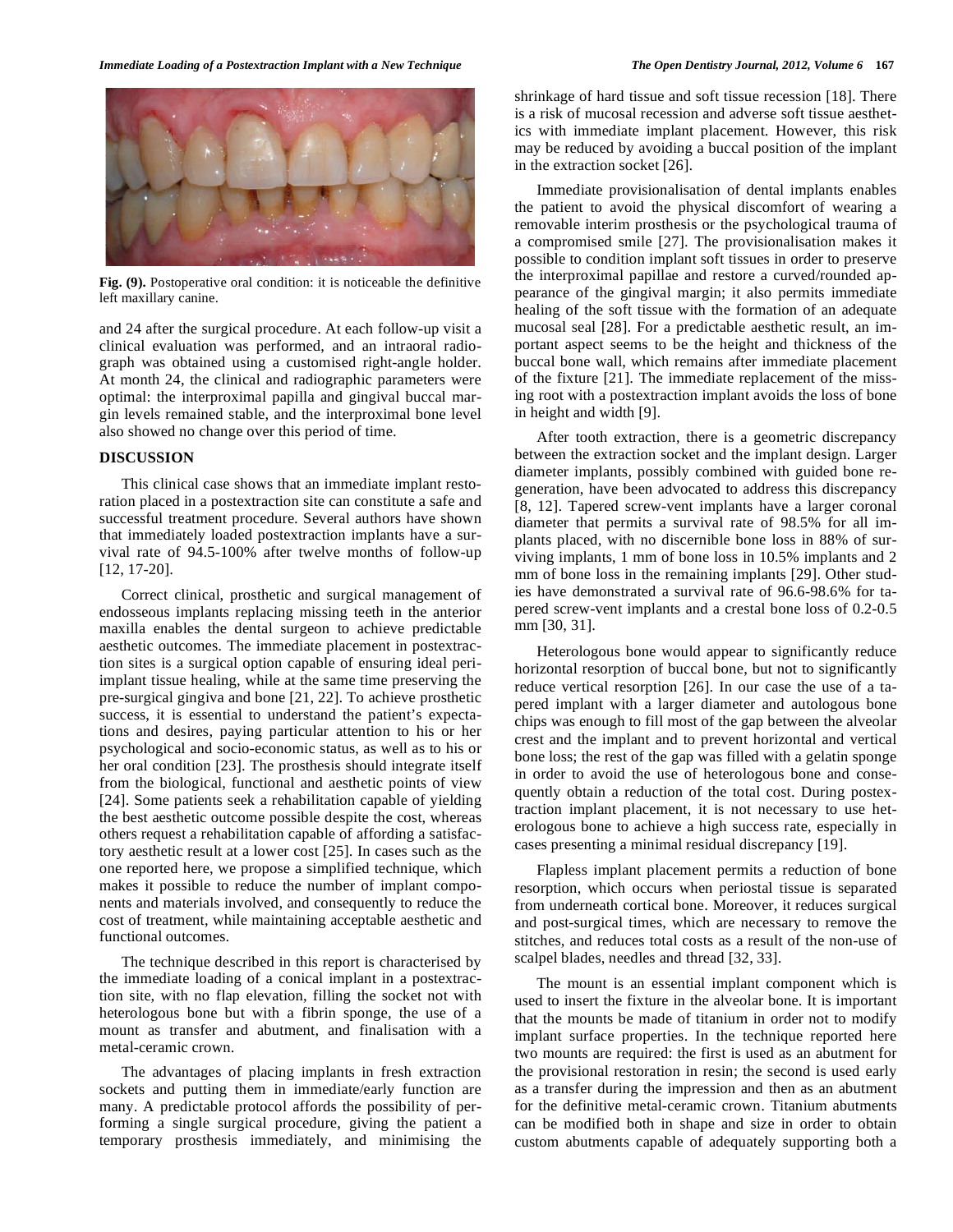provisional and a definitive crown. They allow a reduction in total costs as a result of the non-use of healing abutments, transfers and prosthetic abutments, but also prove aesthetically satisfying.

In the present case report and in another five clinical cases treated using the same technique, no evidence of complications at the abutment-implant interface or at the abutment-crown interface have been reported [34]. The implant/abutment interface represents a crucial element for maintaining the structural stability of the implant restoration and preventing mechanical problems capable of compromising the long-term success of the implant treatment [35, 36].

A number of studies indicate that there is no evidence of different responses and behavior of the peri-implant marginal bone and soft tissue when titanium or gold-alloy abutments are used in conjunction with cemented single-tooth implant restorations [37].

The choice of a metal-ceramic crown was based on the patient's limited economic resources as well as on his limited aesthetic requirements as a result of his poor general oral condition (tartar, smoking, discolorations). It was, however, possible to obtain a prosthesis integrated aesthetically and biologically with the remaining denture. The prosthesis presents a natural appearance without dark or opaque gingival margins due to metal prosthetic margins covered by gingival tissue (architecture and biotype).

#### **CONCLUSIONS**

This case report illustrates a simplified postextraction implant placement technique which can be used in order to obtain acceptable aesthetic outcomes and reduce the cost to the patient. Immediately loaded postextraction implants may be employed to rehabilitate patients of low economic status, thus enabling implantology and its advantages to be extended to a wider range of patients. The patient's desires, in terms of aesthetic and functional rehabilitation, were satisfied using a technique that appears to be reliable. Prospective randomised controlled studies are necessary to confirm the predictability and reproducibility of this procedure.

#### **ACKNOWLEDGEMENTS**

The authors have no financial interest in any company or in any of the products mentioned in this article. The authors wish to thank Anthony Steele, former Senior Lecturer in Medical English, University of Verona, for his invaluable assistance with the linguistic editing of this paper.

## **CONFLICT OF INTEREST**

The author confirms that this article content has no conflicts of interest.

### **REFERENCES**

- [1] Brånemark PI, Hansson BO, Adell R, *et al*. Osseointegrated implants in the treatment of the edentulous jaw. experience from a 10 year period. Scand J Plast Reconstr 1977; 16: 1-132.
- [2] Albrektsson T, Brånemark PI. A 15-year study of osseointegrated implants in the treatment of the edentoulus jaw. Int J Oral Maxillofac Implants 1990; 5: 347-59.
- [3] Zarb GA, Zarb FL. Tissue integrated dental prostheses. Quintessence Int 1985; 16: 39-42.
- [4] Wohrle PS. Single-tooth replacement in the aesthetic zone with immediate provisionalization: fourteen consecutive case reports. Pract Periodontics Aesthet Dent 1998; 10: 1107-14.
- [5] Schropp L, Isidor F, Kostopoulos L, *et al.* Patient experience of and satisfaction with, delayed-immediate vs. delayed single-tooth implant placement. Clin Oral Res 2004; 15: 498-503.
- [6] Huys LW. Replacement therapy and the immediate post-extraction dental implant. Implant Dent 2001; 10: 93-102.
- [7] Saadoun AP. Immediate implant placement and temporization in extraction and healing sites. Compend Contin Educ Dent 2002; 23: 309-26.
- [8] Chen ST, Wilson TG Jr, Hammerle CH. Immediate or early placement of implants following tooth extraction: review of biologic basis, clinical procedures, and outcomes. Int J Oral Maxillofac Implants 2004; 19: 12-25.
- [9] Schropp L, Kostopoulos, L, Wenzel A. Bone healing following immediate versus delayed placement of titanium implants into extraction sockets: a prospective clinical study. Int J Oral Maxillofacial Implants 2003; 18: 189-99.
- [10] C Pinho MN, Roriz VL, Novaes AB Jr, *et al*. Titanium membranes in prevention of alveolar collapse after tooth extraction. Implant Dent 2006; 15: 53-61.
- [11] Schropp L, Wenzel A, Kostopoulos L, *et al*. Bone healing and soft tissue contour changes following single-tooth extraction: a clinical and radiographic 12-month prospective study. Int J Periodontics Restorative Dent 2003; 23: 313-23.
- [12] Lang NP, Tonetti MS, Suvan JE, *et al*. Immediate implant placement with transmucosal healing in areas of aesthetic priority: a multicentre randomized-controlled clinical trial I. surgical outcomes. Clin Oral Implants Res 2007; 18: 188-96.
- [13] Matin K, Senpuku H, Hanada N, Ozawa H, Ejiri S. Bone regeneration by recombinant human bone morphogenetic protein-2 around immediate implant. Int J Oral Maxillofac Implants 2003; 18: 211-7.
- [14] Schwartz AD, Chaushu G. Placement of implants into fresh extraction sites: 4 to 7 years retrospective evaluation of 95 immediate implants. J Periodontol 1997; 68: 1110-6.
- [15] Sakoh J, Wahlmann U, Stender E, *et al*. Primary stability of a conical implant and a hybrid, cylindric screw-type implant *in vitro*. Int J Oral Maxillofac Implants 2006; 21: 560-6.
- [16] Bachter A, Joss U, Wiesmann HP, *et al*. Biological and biomechanical evaluation of interface reaction at conical screw-type implants. Head Face Med 2006; 2: 5-21.
- [17] Colomina LE. Immediate loading of implant-fixed mandibular prostheses: a prospective 18-month follow-up clinical study- preliminary report. Implant Dent 2001; 10: 23-9.
- [18] Vanden BL, Rangert B, Wendehag I. Immediate/earlyfunction of Brånemark System TiUniteimplants in freshextractionsockets in maxillae and posteriormandibles: an 18-month prospectiveclinicalstudy. Clin Implant Dent Relat Res 2005; 7: 121-30.
- [19] Cornellini R, Cangini F, Covani U, *et al*. Immediate restoration of implant placed into fresh extraction socket for single-tooth replacement: a prospective clinical study. Int J Periodontics Restorative Dent 2005; 25: 439-77.
- [20] Schwartz-Arad D, Laviv A, Levin L. Survival of immediately provisionalized dental implants placed immediately into fresh extraction sockets. J Periodontol 2007; 78: 219-33.
- [21] Sammartino G, Marenzi G, Espedito di Lauro A, *et al*. Aesthetics in oral implantology: biological, clinical, surgical, and prosthetic aspects. Implant Dent 2007; 16: 54-65.
- [22] Somanathan RV, Sim nek A, Bukac J, *et al*. Soft tissue esthetics in implant dentistry. Acta Medica (Hradec Kralove) 2007; 50: 183- 6.
- [23] Matthias RE, Atchison KA, Schweitzer SO, *et al*. Comparisons between dentist ratings and self-ratings of dental appearance in an elderly population. Spec Care Dentist 1993; 13: 53-60.
- [24] Fradeani M. Constructing and finalizing the prosthetic rehabilitation. In: Fradeani M, Barducci G, Eds. Esthetic rehabilitation in fixed prosthodontics, Volume 2 - Prosthetic Treatment: A Systematic Approach to Esthetic, Biologic, and Functional Integration. Chicago: Quintessence 2008. vol. 2.
- [25] Vallittu PK, Vallittu AS, Lassila VP. Dental aesthetics: a survey of the attitudes in different groups of patients. J Dent 1996; 24: 335-8.
- [26] Chen S, Darby I, Reynolds E. A prospective clinical study of nonsubmerged immediate implants: clinical outcomes and aesthetic results. Clin Oral Implants Res 2007; 18: 552-62.